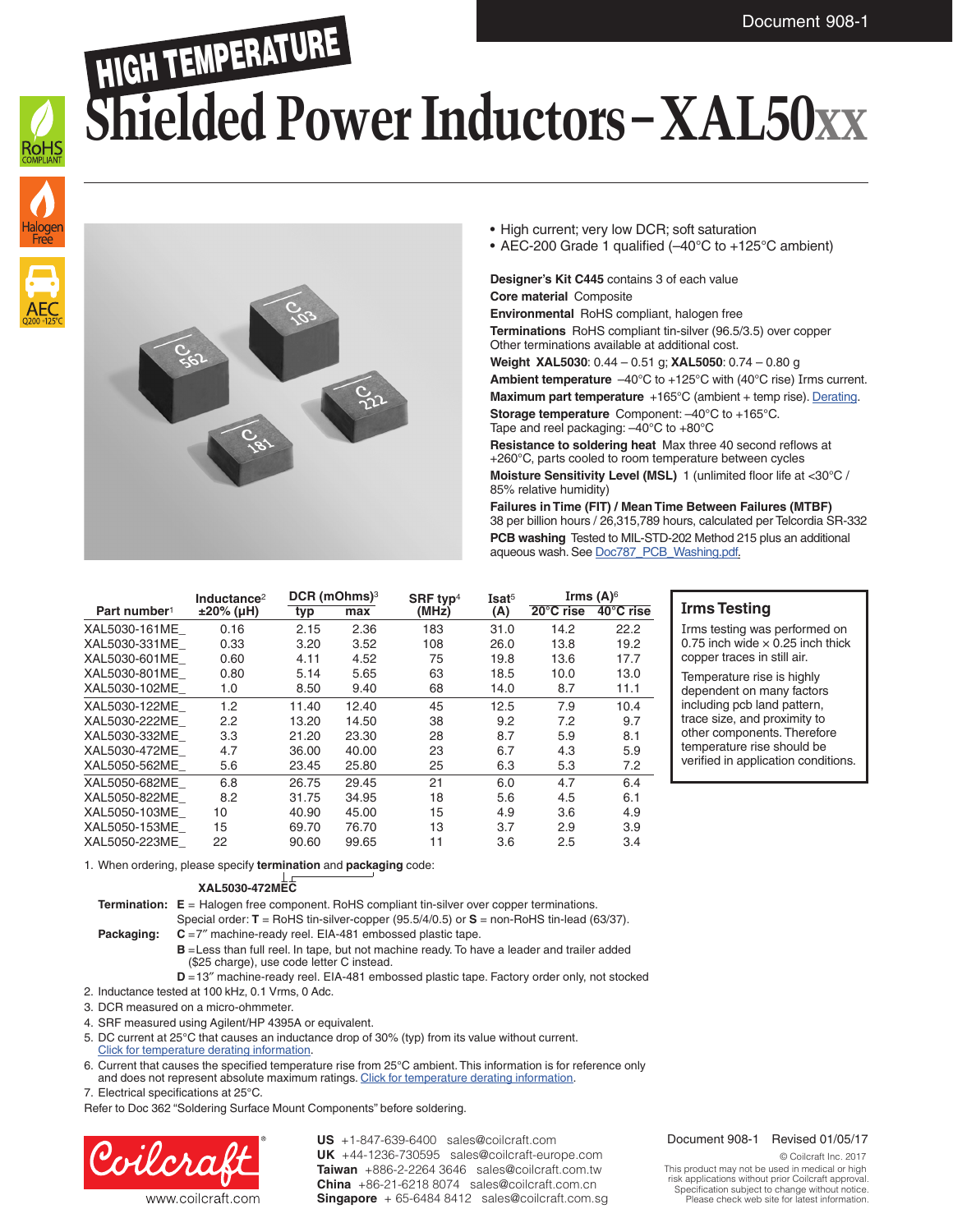## HIGH TEMPERATURE

### **Shielded Power Inductors – XAL50xx**

**L vs Current**



ROHS





**US** +1-847-639-6400 sales@coilcraft.com **UK** +44-1236-730595 sales@coilcraft-europe.com **Taiwan** +886-2-2264 3646 sales@coilcraft.com.tw **China** +86-21-6218 8074 sales@coilcraft.com.cn **Singapore** + 65-6484 8412 sales@coilcraft.com.sg

#### Document 908-2 Revised 01/05/17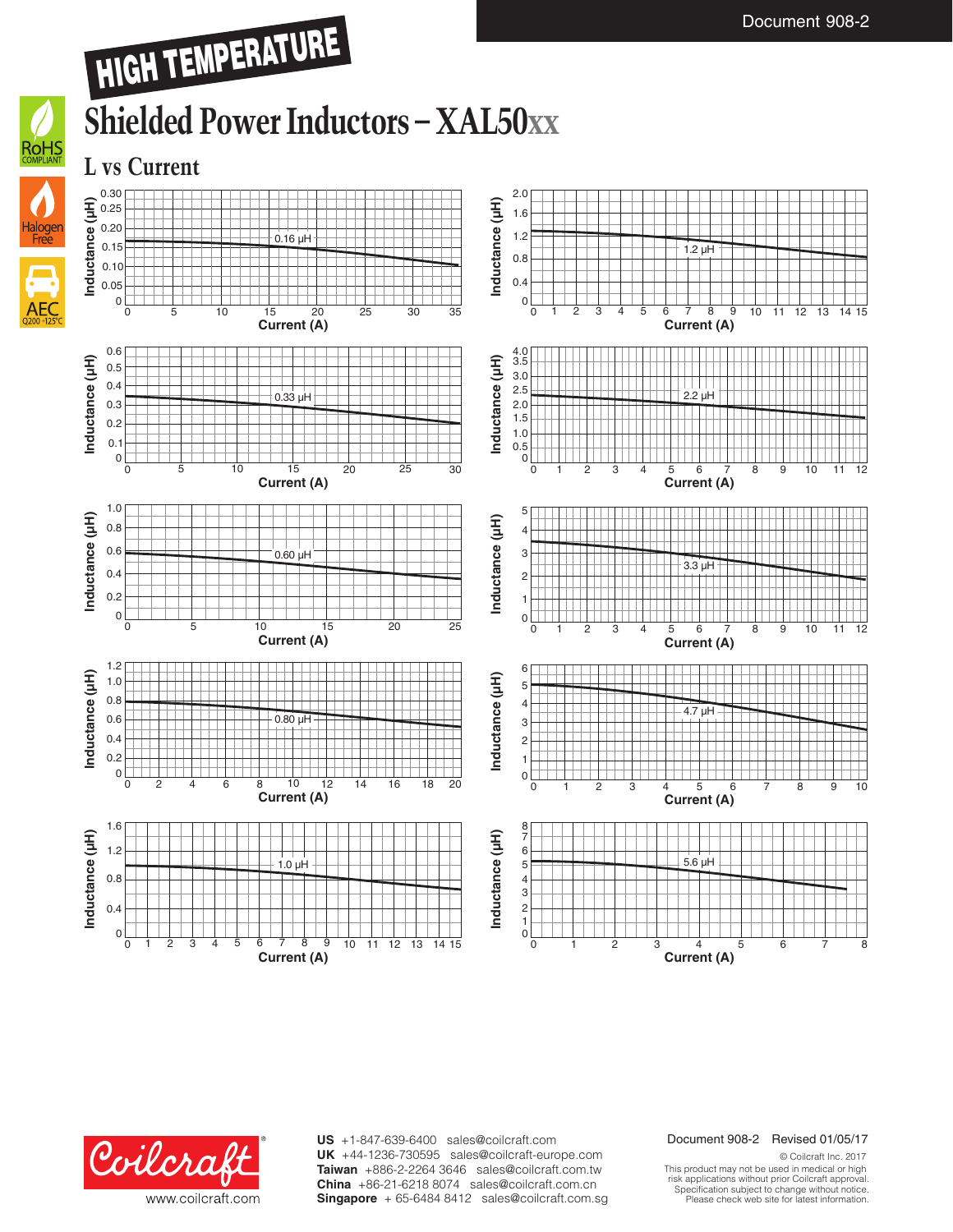**L vs Current**



**Inductance (µH)**









**US** +1-847-639-6400 sales@coilcraft.com **UK** +44-1236-730595 sales@coilcraft-europe.com **Taiwan** +886-2-2264 3646 sales@coilcraft.com.tw **China** +86-21-6218 8074 sales@coilcraft.com.cn **Singapore** + 65-6484 8412 sales@coilcraft.com.sg

#### Document 908-3 Revised 01/05/17